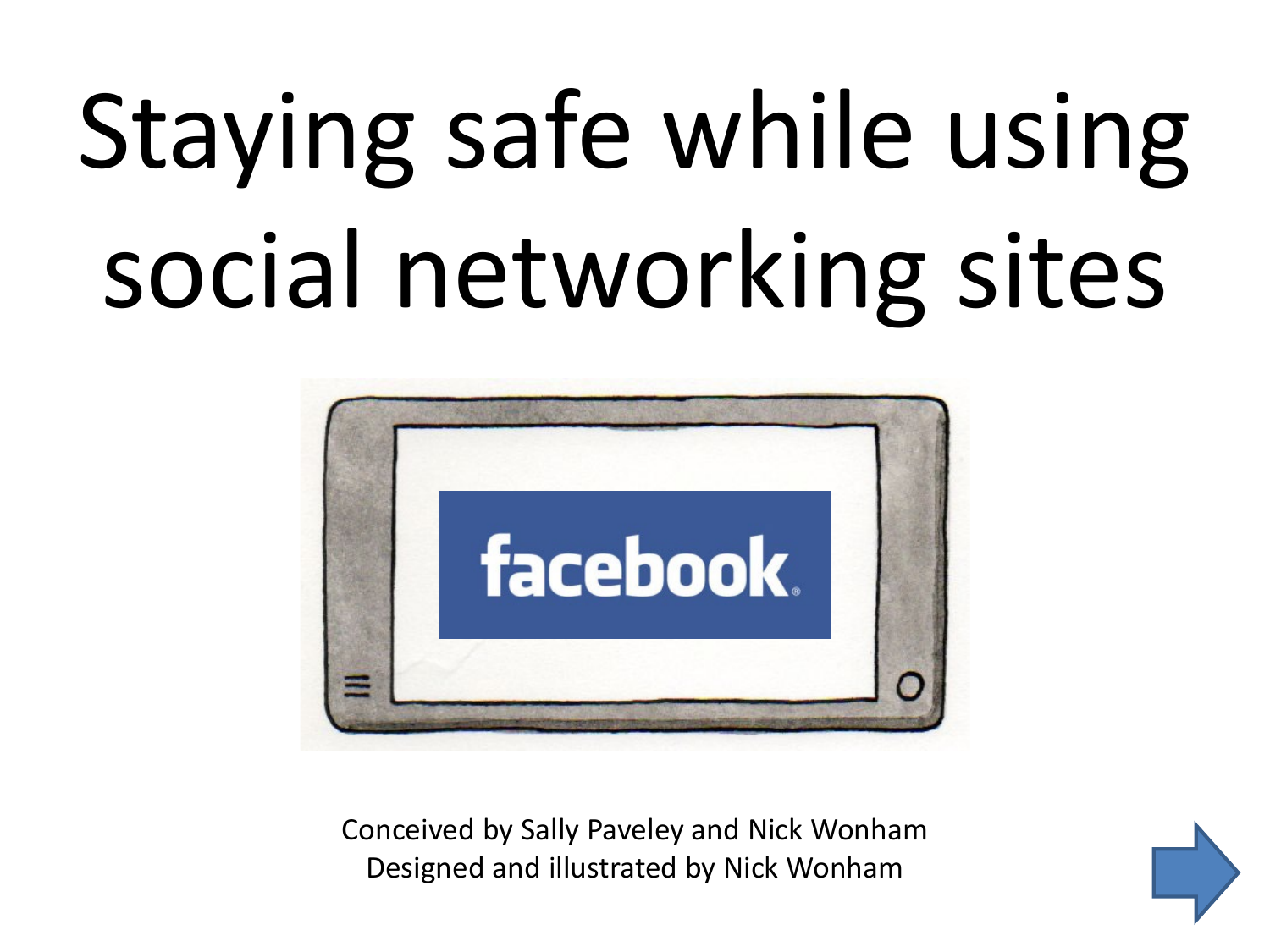What are you going to learn?

- •To learn how to stay safe when using the internet
- To learn about the dangers of using the internet



'Troll' is an illustration from Choose and Tell More Nursery Rhymes, published by Inclusive Technology. Thanks to copyright holders of company logos contained in this resource.

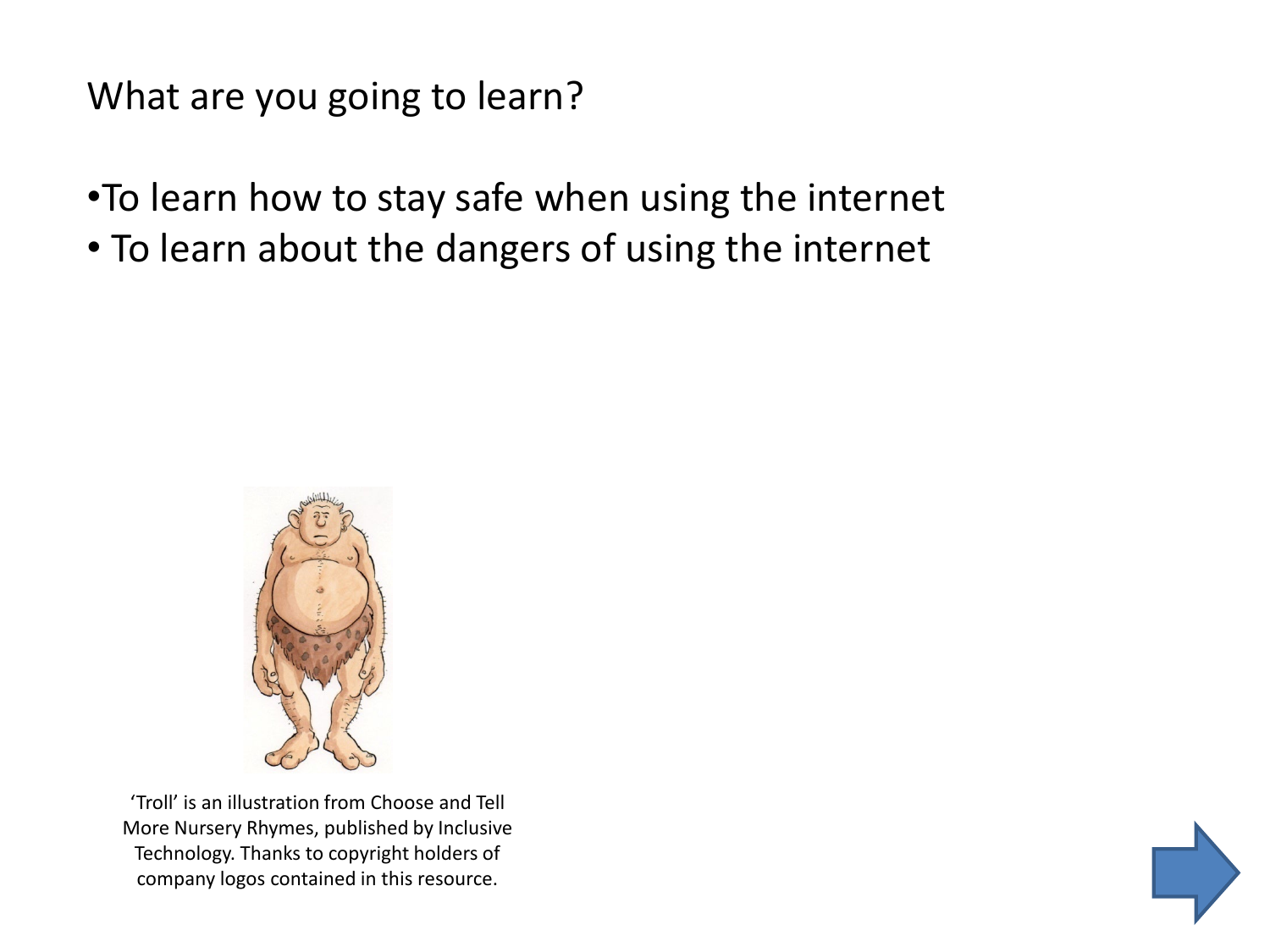## Social networking sites such as facebook can be great. You can



communicate and chat with friends and family using a computer, lap top, smart phone, or tablet, such as an ipad. You can find out their news, watch videos and listen to music. You can also communicate with people you know through email, texting, instant messaging, Skype and internet chat rooms.





Let your parent or carer know that you are using social networking sites.





This is okay.

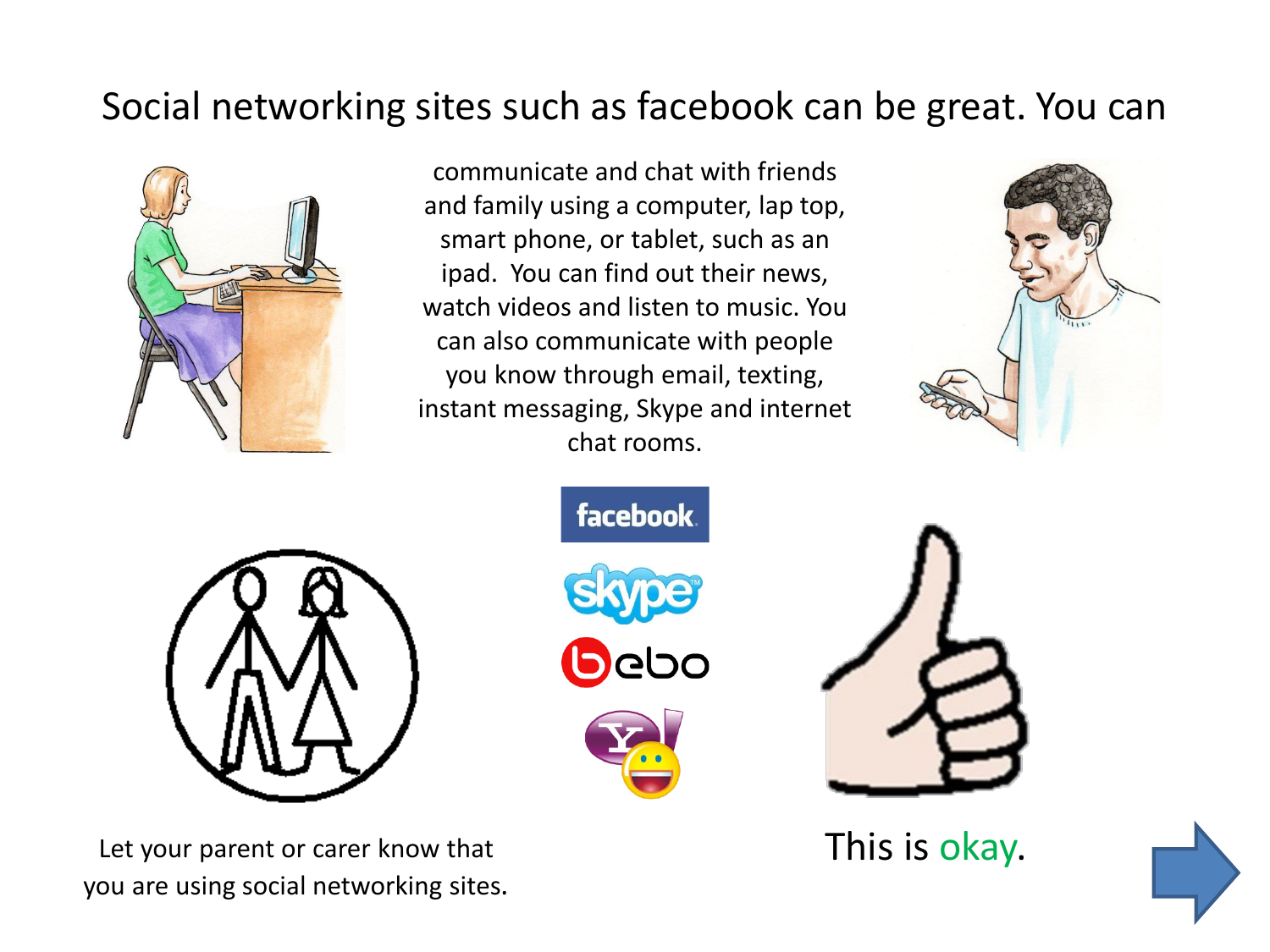## Stay safe when using social networking sites.



## Stay private!

Do not tell anyone you are communicating with online any personal information. This includes the date you were born, your telephone number, your address, and any passwords you have.



Beware of strangers!

Don't make friends online with people that you don't know. Also don't send friend requests to members of school staff as this is not appropriate.



If anyone tries to ask you for personal information online, or you are worried someone online may be a stranger, or anything else worries you, then you can talk to your Mum, Dad, carer, or an adult you trust such as your teacher.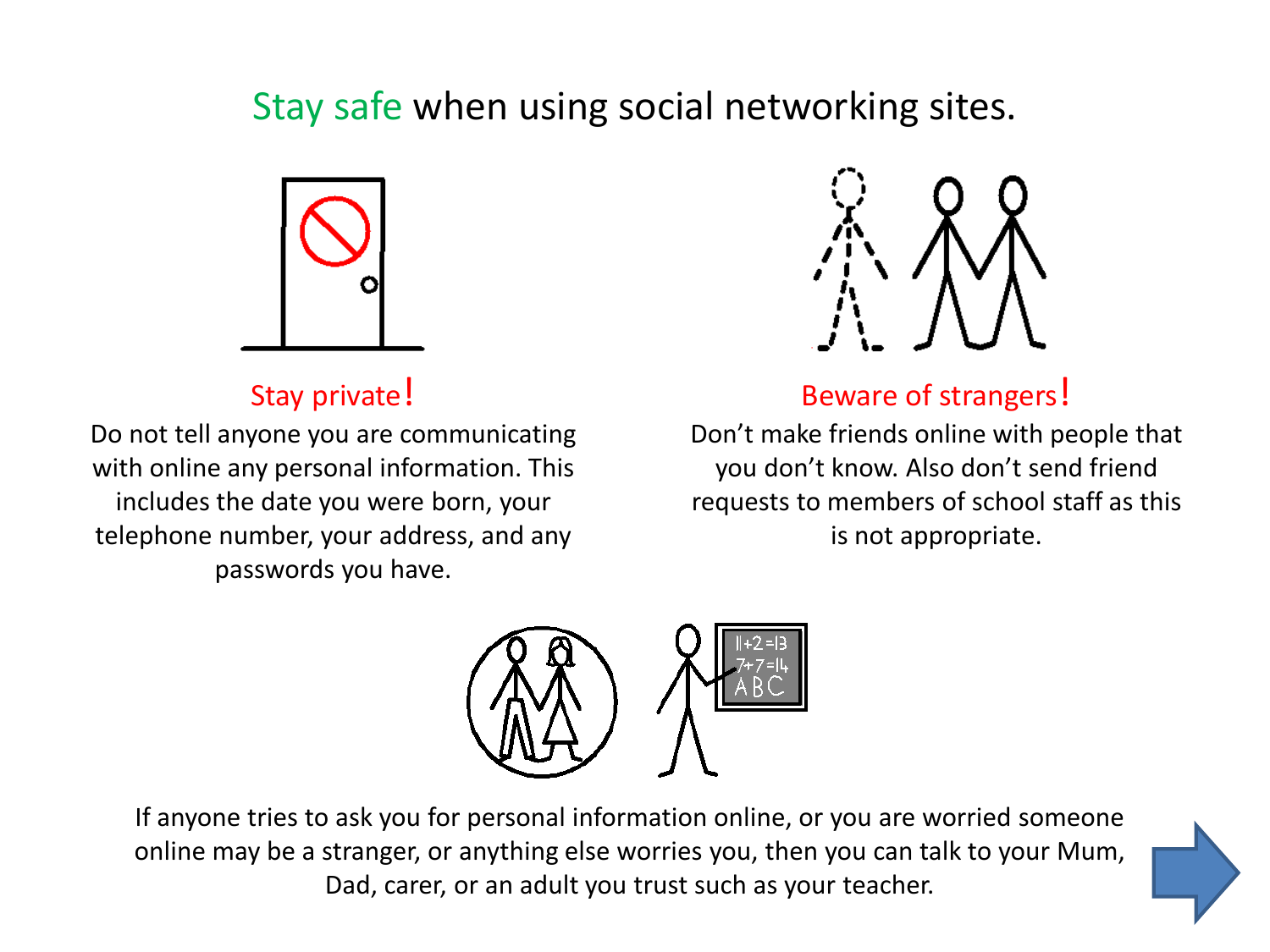Stay safe when using social networking sites.



Be polite!

Always be polite when communicating with people online.



If you get a message which upsets you or worries you, don't reply to it. Show it to your Mum, Dad, carer, or an adult you trust.



This is okay.

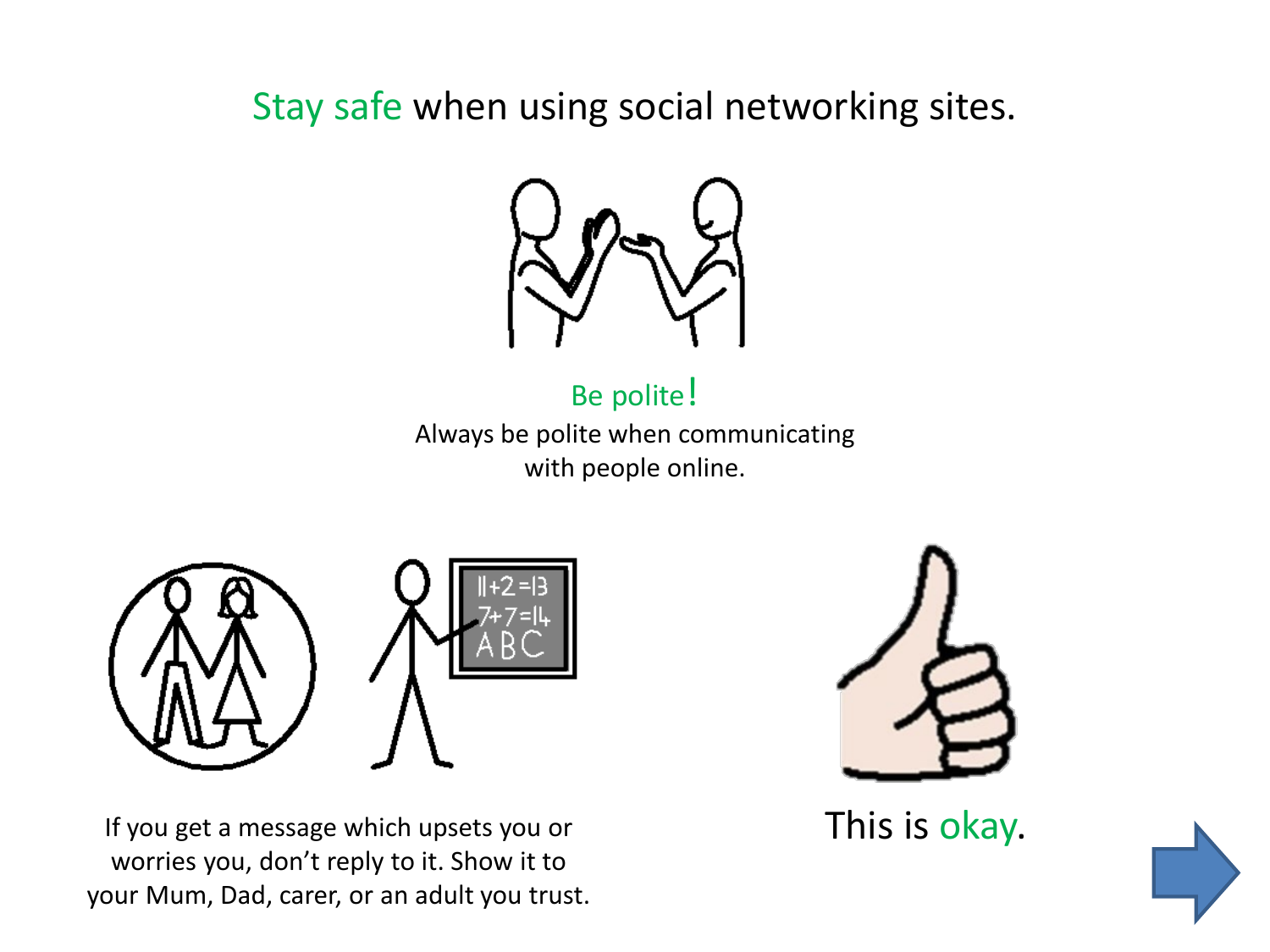# Stay safe when using social networking sites.



Sending people mean messages and being horrible online is called cyber bullying. The people who do it are called trolls, and

no-one likes a troll!



Cyber bullying and trolls are not okay.

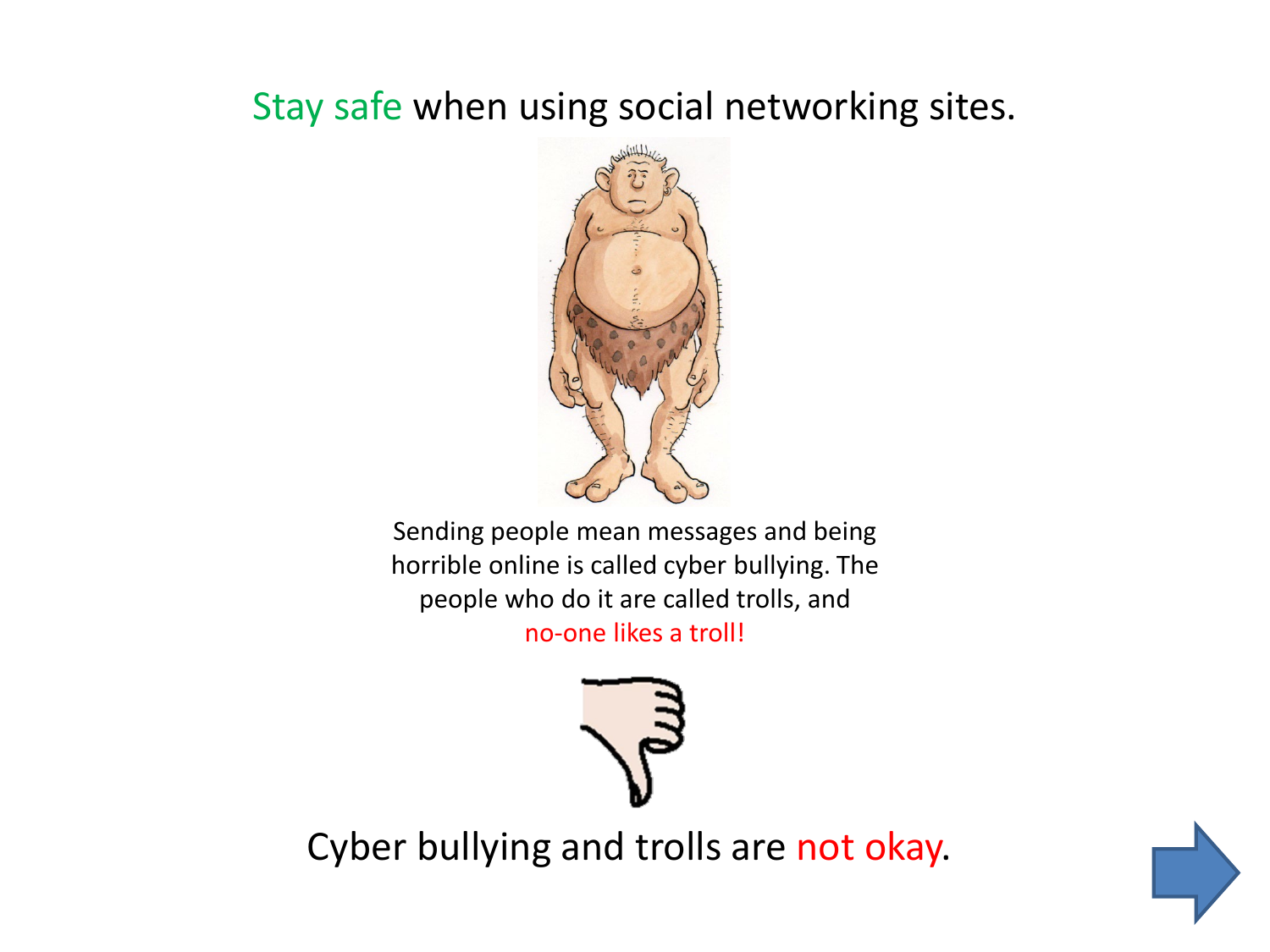### Is telling an adult you trust that you are upset about something online okay or not okay?





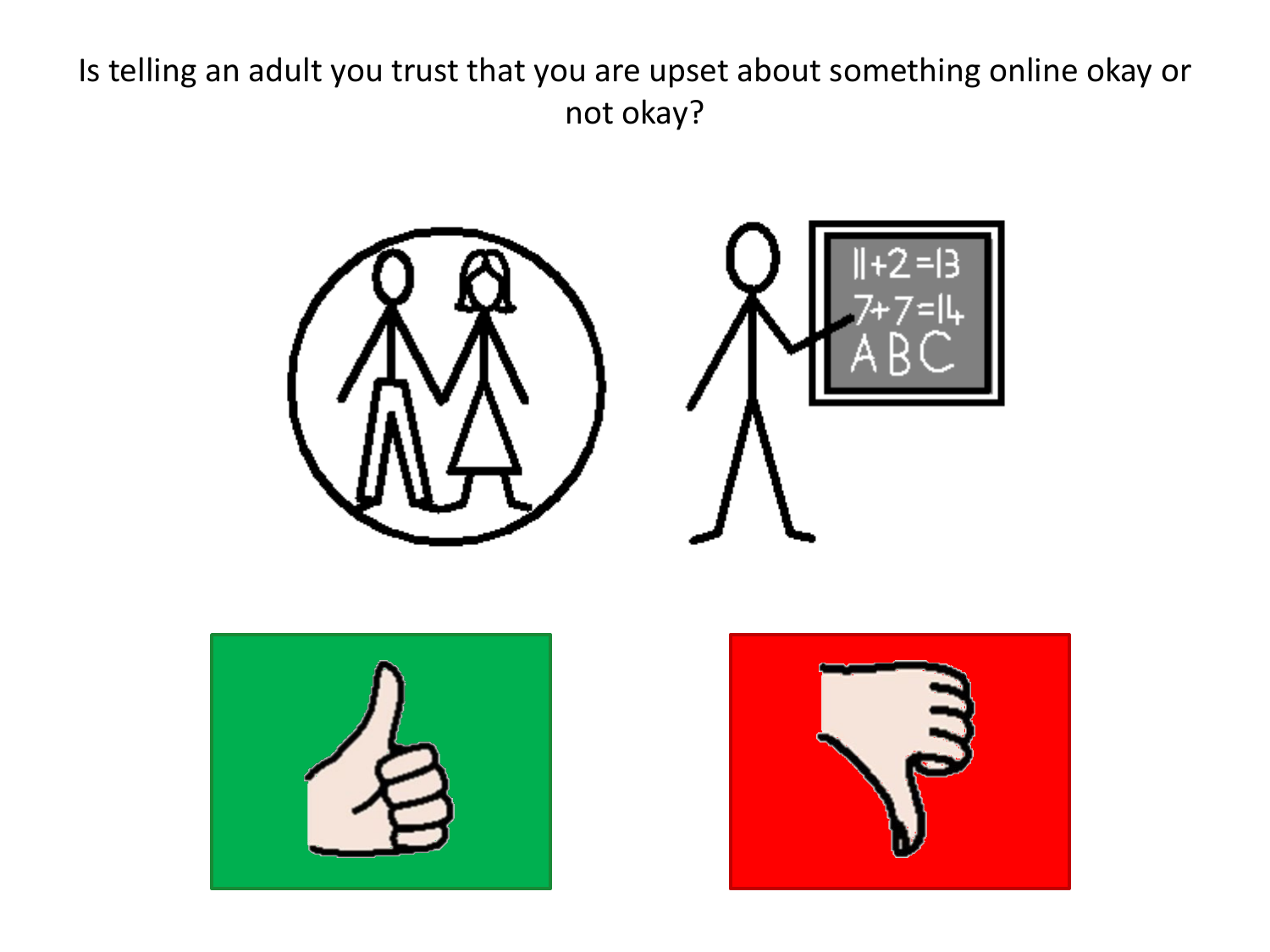Yes, telling an adult you trust that you are upset about something is okay.





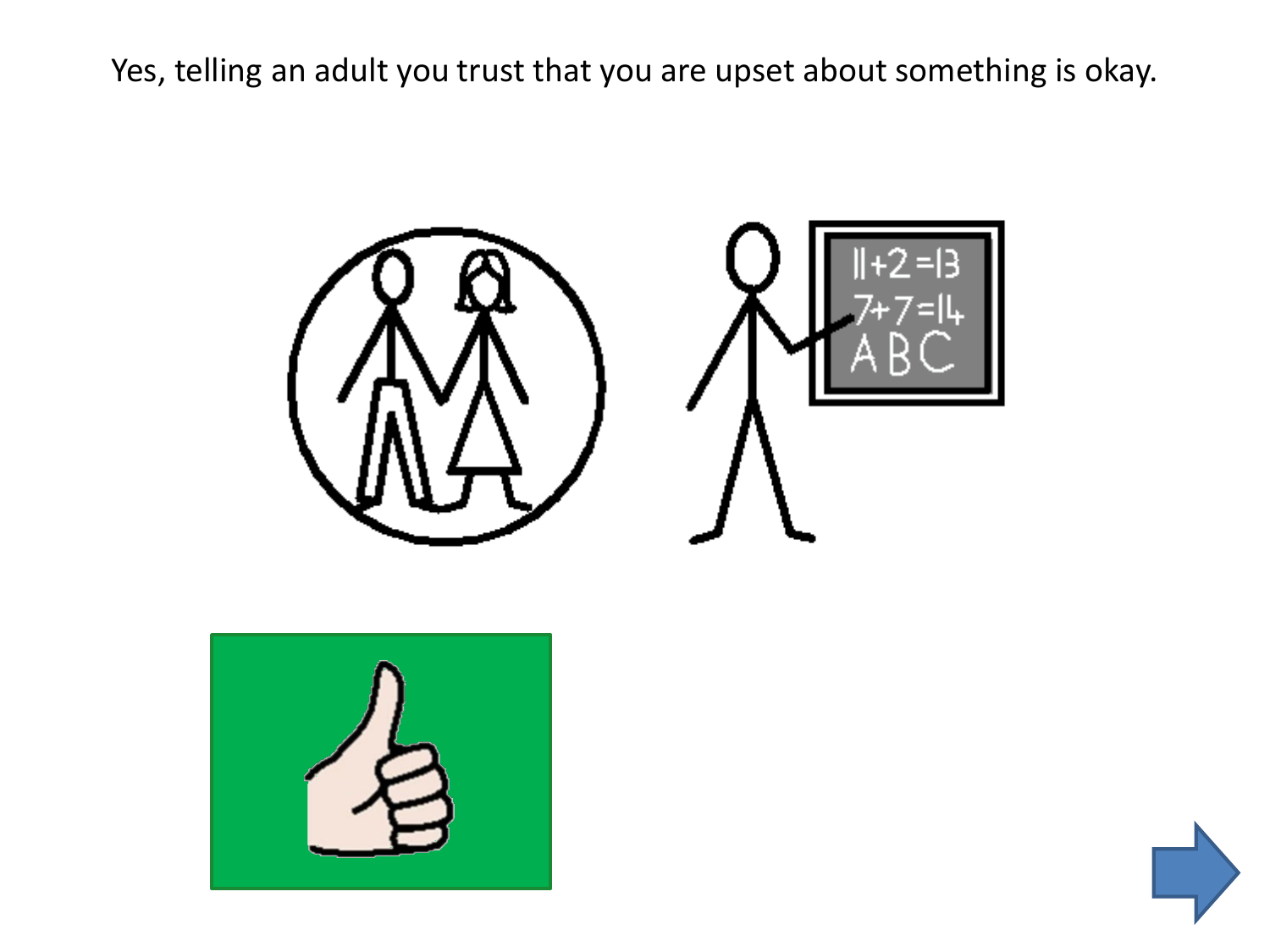### Is staying private and not telling people personal information okay or not okay?





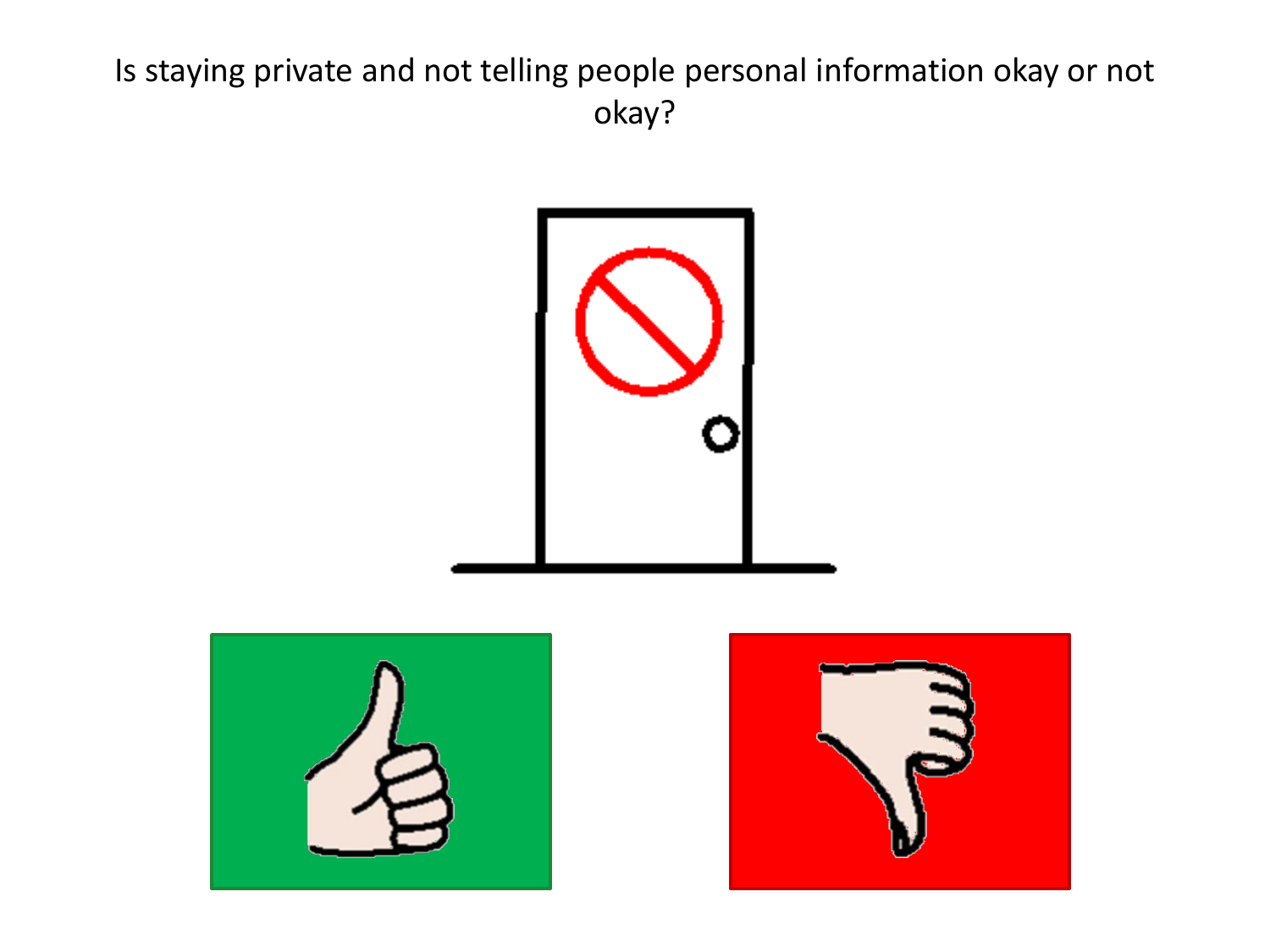Good, staying private and not telling people personal information is okay.





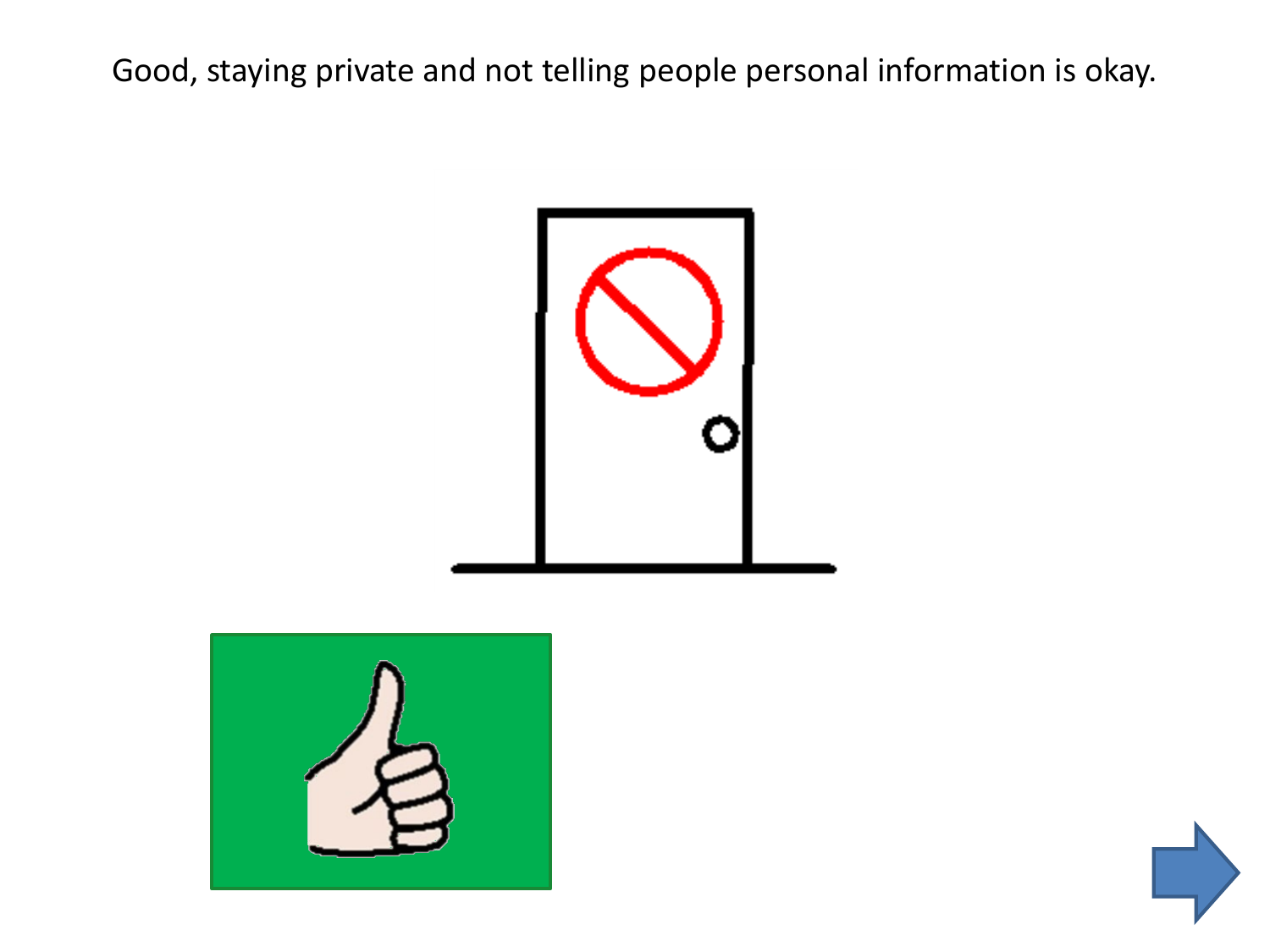Is being a cyber bully or troll okay or not okay?





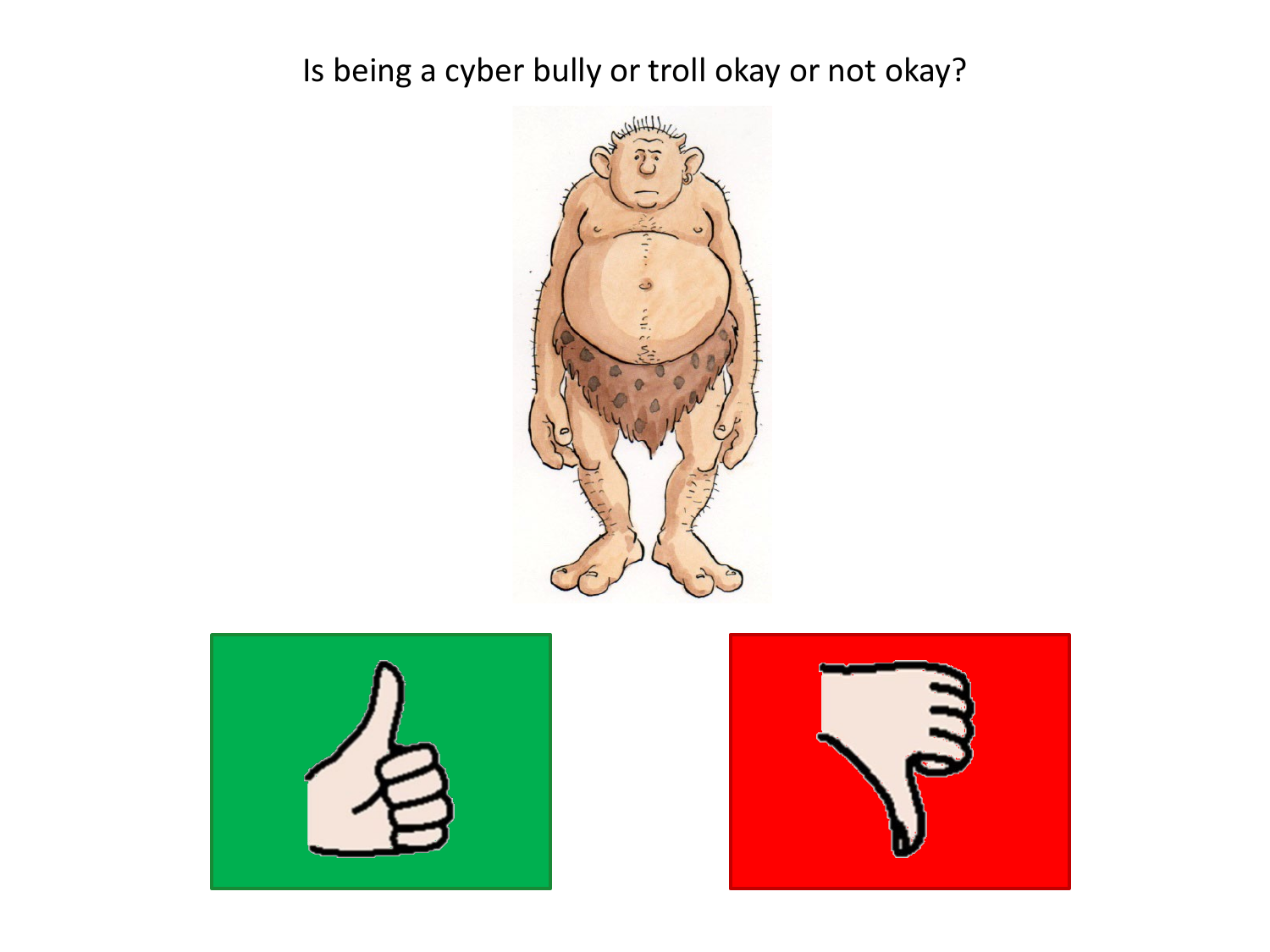That's right, being a cyber bully or troll is not okay.





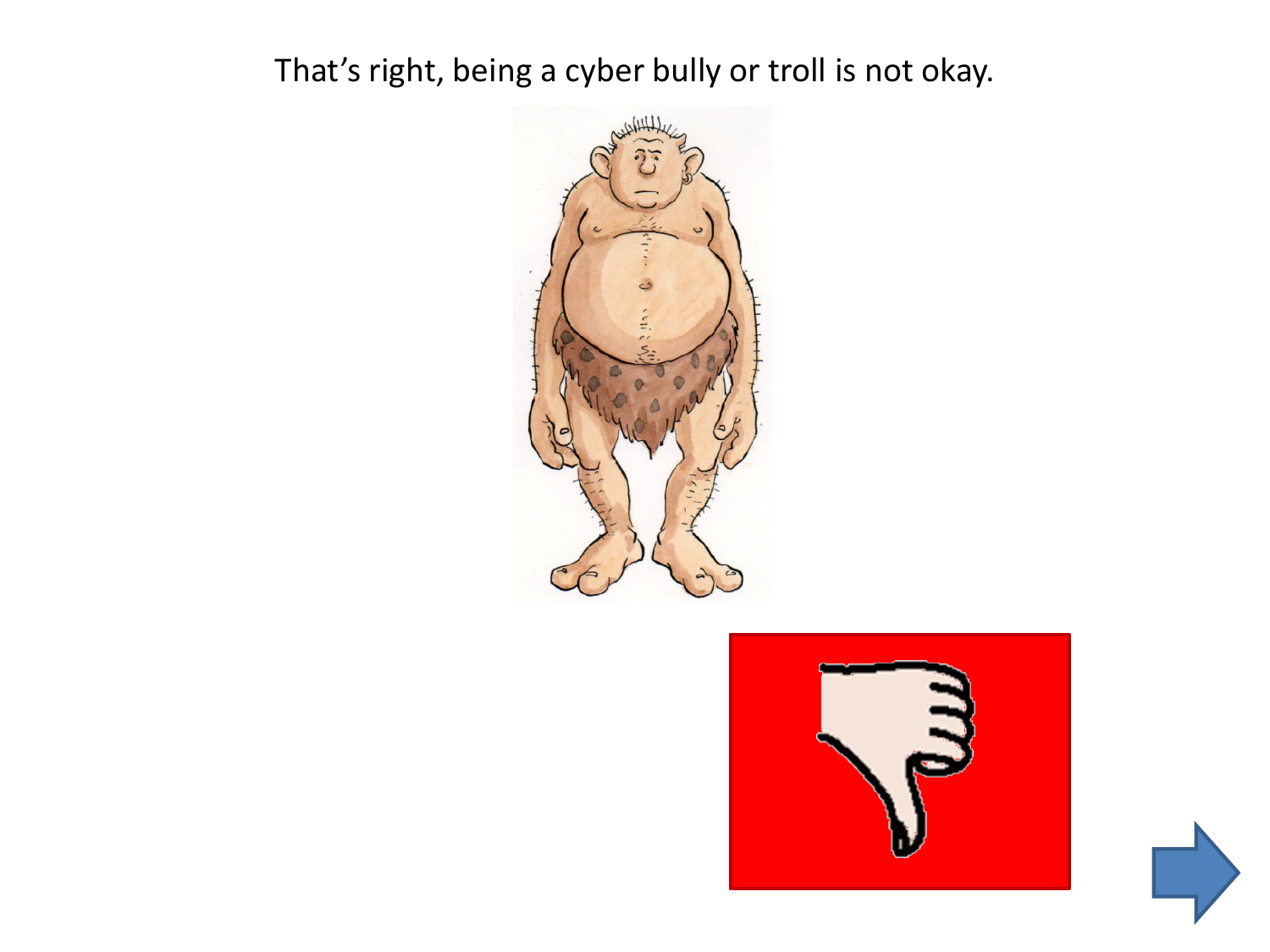Is being polite when online okay or not okay?





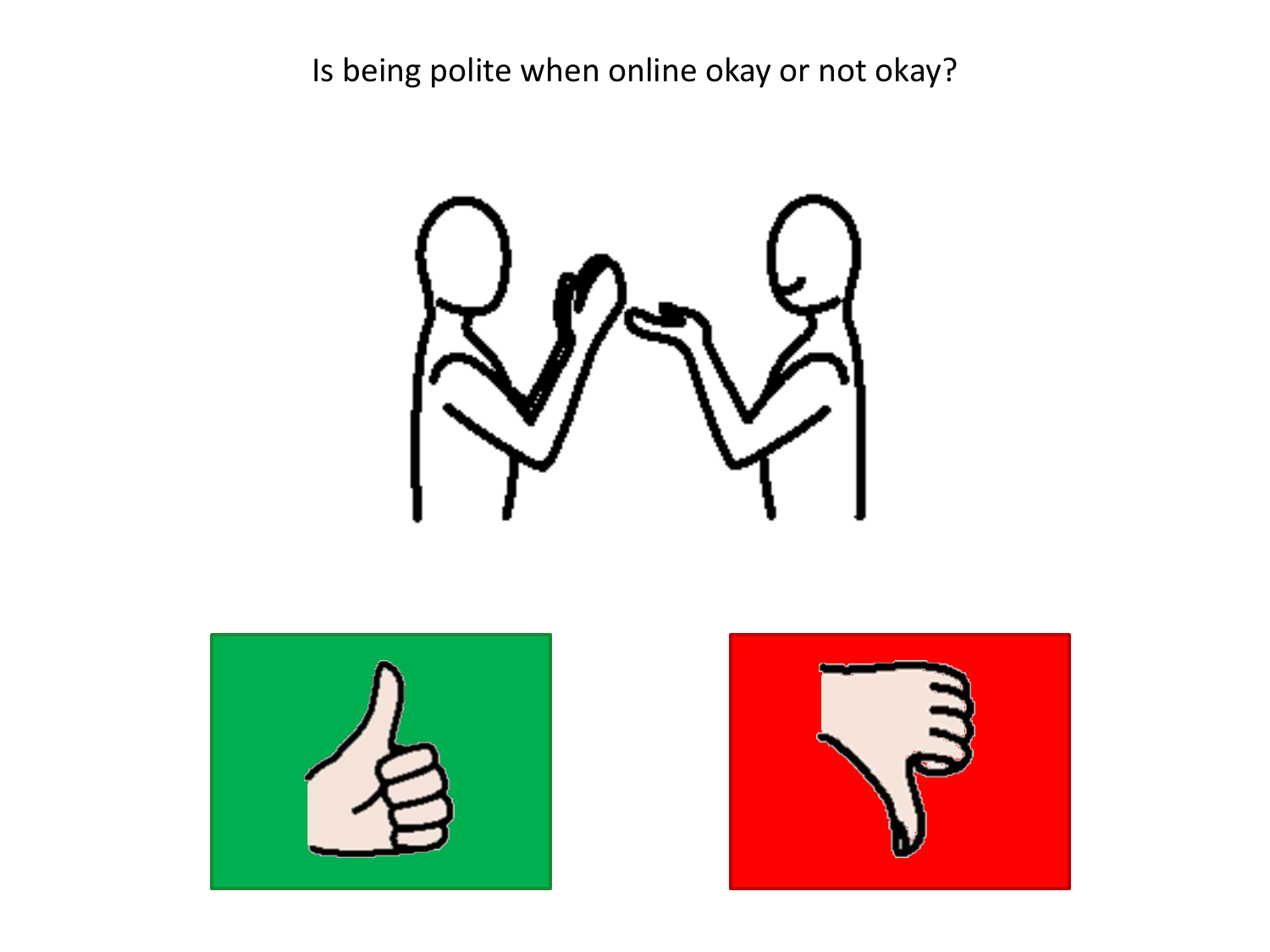Good, being polite online is okay.





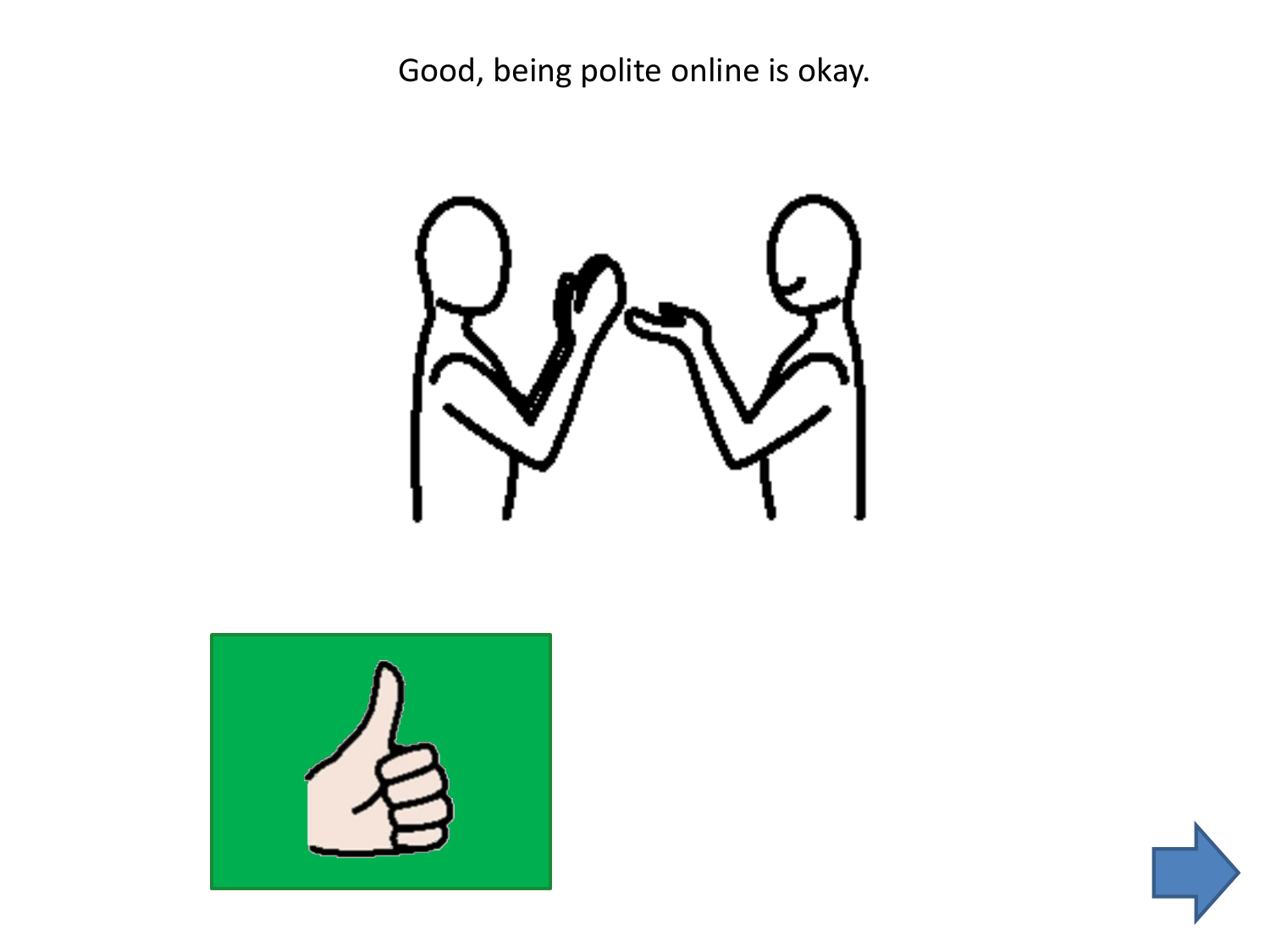Is communicating with strangers online okay or not okay?